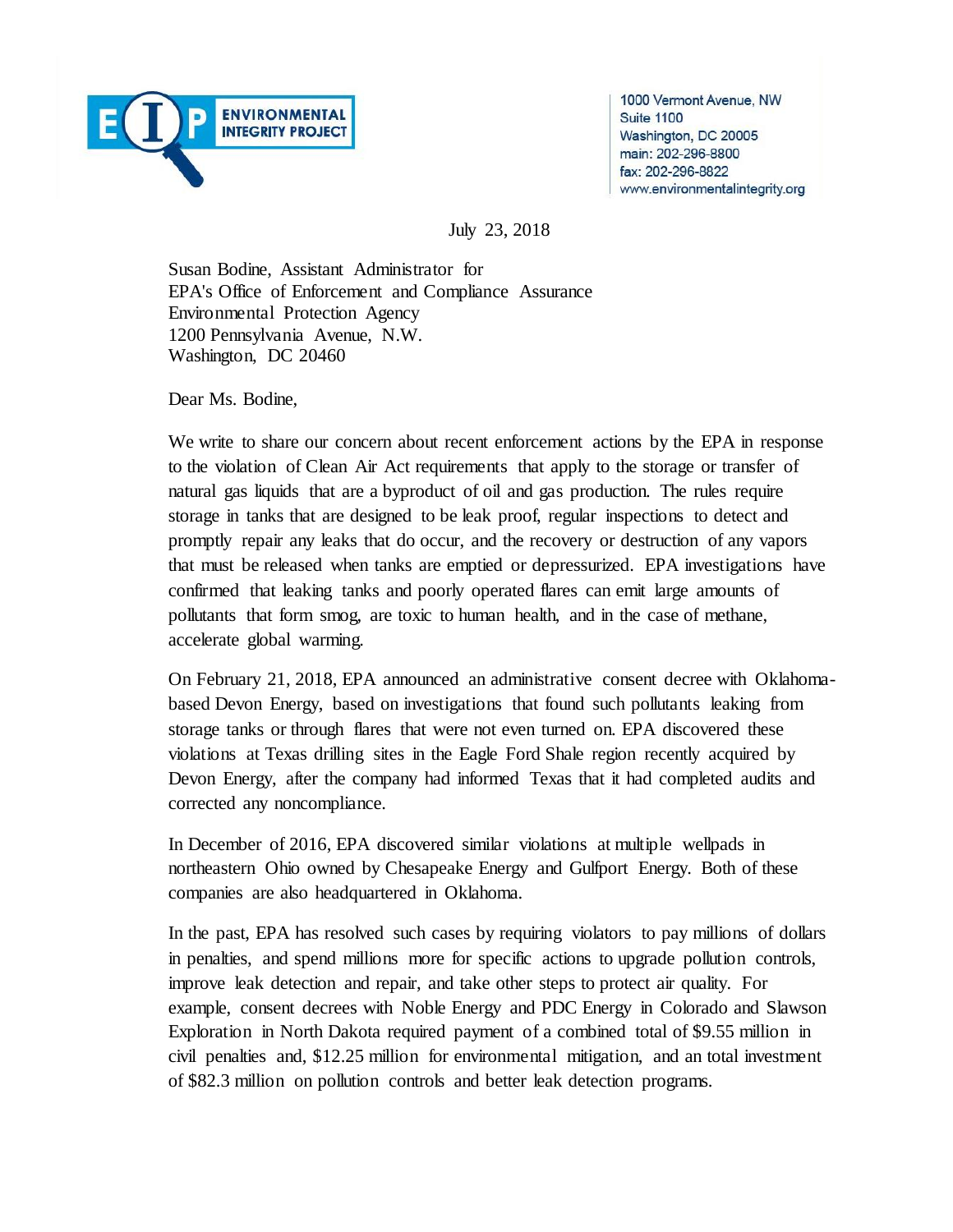The administrative settlement with Devon Energy imposes no penalties, includes no environmental mitigation, and unlike the consent decrees for its competitors, requires third-party oversight, and sets no timeframe for corrective action, does not include monthly inspections or require that large tanks be identified for EPA tracking purposes. The Devon settlement also contains minimal reporting requirements, and includes no stipulated penalties for violation of the vague terms of the Devon agreement. Meanwhile, EPA has taken no enforcement action at all against Oklahoma-based Chesapeake Energy and Gulfport Energy, more than 18 months after notifying these companies of the numerous and serious violations at their Ohio sites.

We understand that the Devon agreement reserves EPA's right to take further action against Devon, and the agency may yet follow up on the serious violations it found at the Chesapeake and Gulfport sites. We respectfully request that you exercise your authority, and demonstrate that Oklahoma corporations are not subject to a more relaxed "rule of law" than the one that applies to their competitors.

Respectfully,

Eric Schaeffer Executive Director Environmental Integrity Project 1000 Vermont Avenue, Suite 1100 Washington, DC 20005 (202) 263-4440

Neil Carman, PhD Clean Air Program Director Lone Star Chapter of Sierra Club 6406 N. IH-35, Suite 1806 Austin, TX 78752

Luke Metzger, Executive Director Environment Texas 200 E. 30th St., Austin, TX 78705